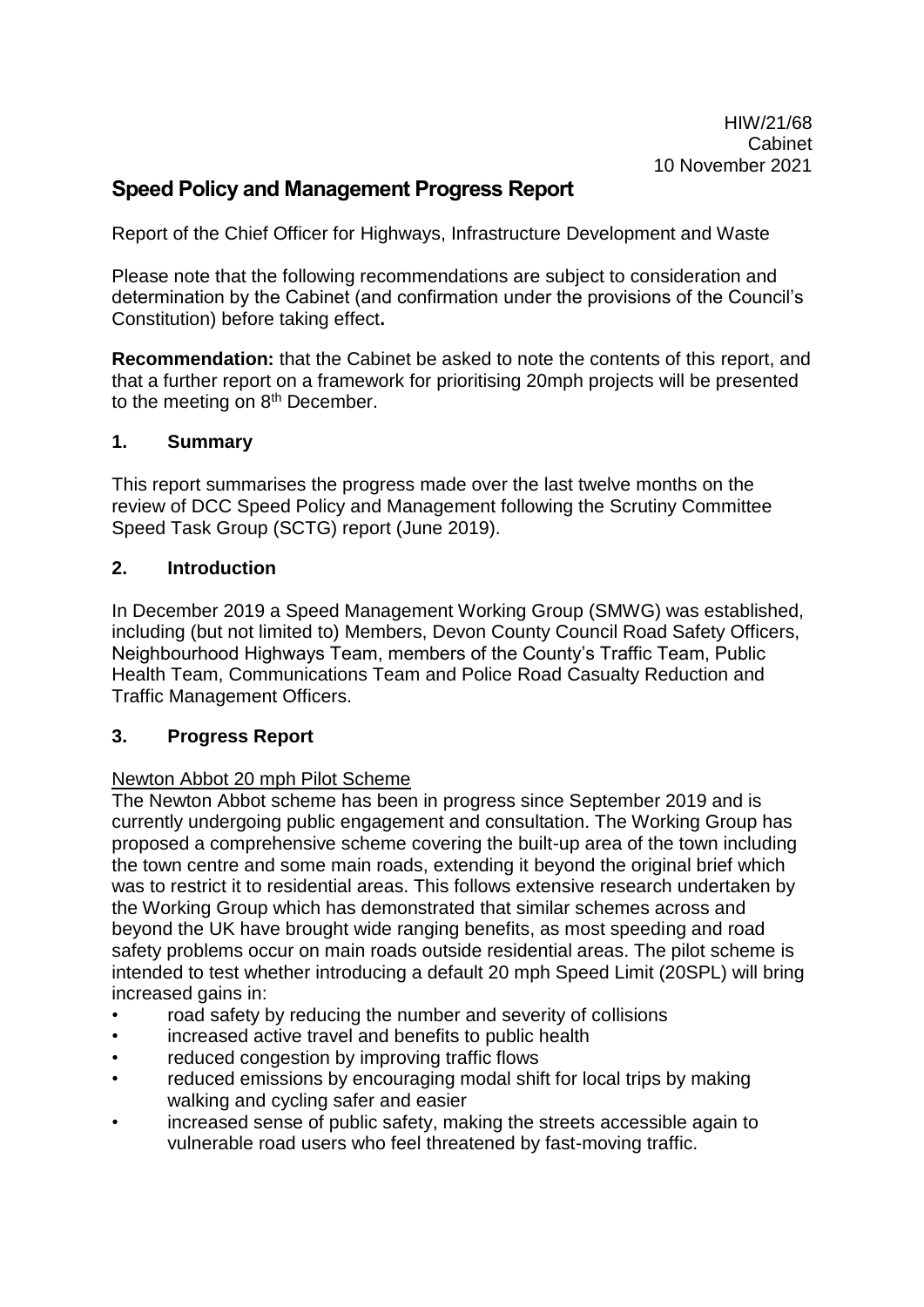The pilot scheme is a major project and involves officers from the Traffic Orders and Policy Team, Road Safety, Communications Group, Data Collection, Public Health and Transportation. Regular input has been provided from the Town Council, District Council, Fire Service and Police as well as external consultants. Several working groups have been formed to manage data collection, public consultation and design works which meet every two weeks. A public perception survey of traffic conditions carried out in Newton Abbot generated approximately 3,000 responses and the results have been used to develop the proposals.

The data gathering exercise is programmed for autumn 2021 to capture:

- Vehicle speed
- Vehicle type
- Turning movements
- Air quality

Seventeen new monitoring stations will be installed allowing several months of baseline data to be gathered.

The Informal consultation document has been published and posters and information in public buildings are promoting the opportunity for community to have their say. This is primarily a web-based engagement exercise, but paper copies are available at the Library and Town Council building. A webpage has been built to provide an interactive platform for people to make comments and to track the progress of the project. A social media campaign has been launched to increase public awareness of the consultation process and provide background information.

It is expected that a final design for the Newton Abbot 20 will be developed ready for Advert before the end of the Calendar year. Implementation of the scheme, subject to consultation, is anticipated in spring 2022.

It should be noted that the data surveys were originally programmed to commence in spring/summer 2020, alongside a preliminary publicity and consultation exercise. However, the impacts of the Covid-19 virus and its effects on traffic made this impossible. Furthermore, the consequential redeployment of officer and police resources to public health tasks delayed the publicity and consultation exercise. Despite the delays the scheme has already produced some benefits. Knowledge and experience gained during the public engagement, data collection and design stages will help to improve these stages and process for future schemes. We have acquired advanced data collection and analysis technology which can be utilised elsewhere to improve our capabilities in this field. We are working closely with neighbouring authorities including Cornwall Council who are developing their own policies and pilot schemes. Cornwall have adopted a default policy to replace existing 30mph limits with 20mph limits and through this joint work we can share information, learning and ideas to our mutual benefit.

## Speed Compliance Action Review Forum (SCARF) Review

The SCTG recommended to Review the SCARF process to reflect changes made to the Road Safety Strategy and Speed Limits Policy, ensuring local communities have a meaningful and transparent say on proposed local schemes.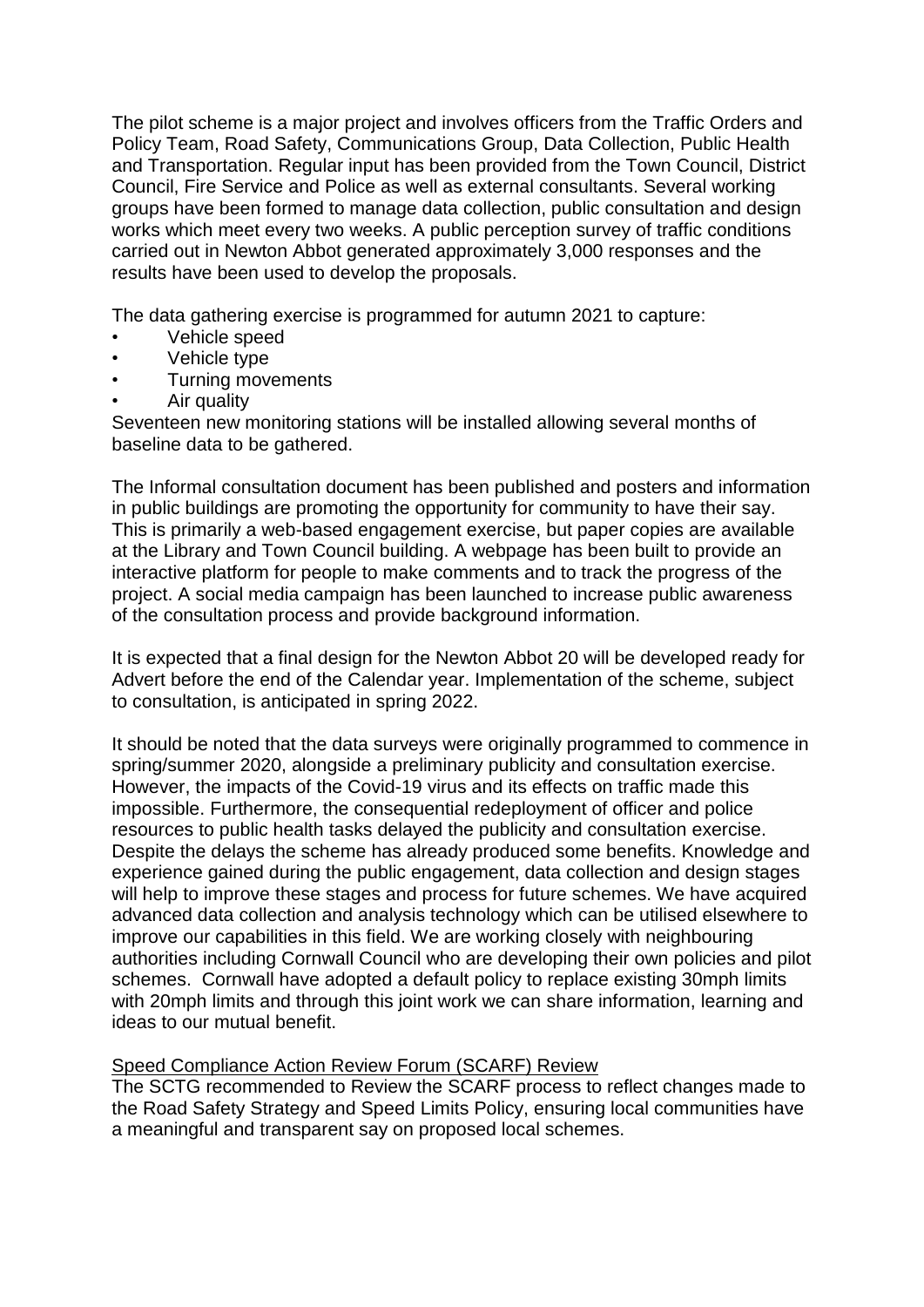The SMWG formed a subgroup to review these concerns, which reached two main conclusions:

- The SCARF process remains a useful tool for its purpose but there are improvements which should be made to address some of the Scrutiny Group's concerns
- Some of the Scrutiny Group's other concerns are valid but potential solutions lie beyond the scope of SCARF.

A commitment was made to progress a website. This would explain the process in more detail but using plain English, including FAQs. It is intended to allow the public to submit and follow up speeding complaints and to view the outcomes. There is scope to work with the police to coordinate websites or create a joint website to make it easier for people to find information and address correspondence to the correct agency and this is now to be taken forward under the Vision Zero forum<sup>1</sup>.

A new process for Variable Message Speed Indication signs has been adopted. Where the evidence does not indicate a speed-related road safety issue, communities are now free to buy and install their own sign units (subject to DCC technical approval and unless there are good safety reasons against it). Vision Zero provides the opportunity for multi-agency review of technology to ensure we are making the best use of what is available. Some of the issues already identified for review include:

- Use of ANPR to identify repeat offenders
- Average speed cameras on routes with multiple complaints
- Analysis of fastest speeds to evidence issues
- Use of community funded speed cameras to provide evidence of a problem without compromising data protection, which can be used to identify sites where action is required.

A 'Local Traffic Review' is being piloted in Red Lion Hill, Brixton. It was acknowledged by the SCTG that where traffic speeds are not significantly high there may be other related concerns which generate speeding complaints, such as lack of crossing facilities or footways or parking issues. A review might identify these issues and suggest remedial actions, whereas currently the SCARF process simply determines that no action is justified.

# **Speed Watch**

The police have reviewed Speed Watch to address organisational and logistical issues which had hindered implementation of new schemes. Additional resources have been made available and there is a welcome increase in schemes across Devon. They have also put additional resources into the Safety Camera Partnership and to speed enforcement in general.

1. Vision Zero is a Road Safety Partnership working to stop all fatal & serious collisions in Devon & Cornwall by 2040, and involves Devon & Cornwall Police, Devon & Somerset Fire and Rescue Service, Cornwall Fire and Rescue Service, South Western Ambulance Service NHS Trust, National Highways, Devon Air Ambulance, Cornwall Air Ambulance, The Office of the Police and Crime Commissioner, Devon County Council, Cornwall Council, Plymouth City Council, Torbay Council, Royal Cornwall Hospitals NHS Trust, University Hospitals Plymouth NHS Trust and the Parliamentary Advisory Council for Transport Safety (PACTS).